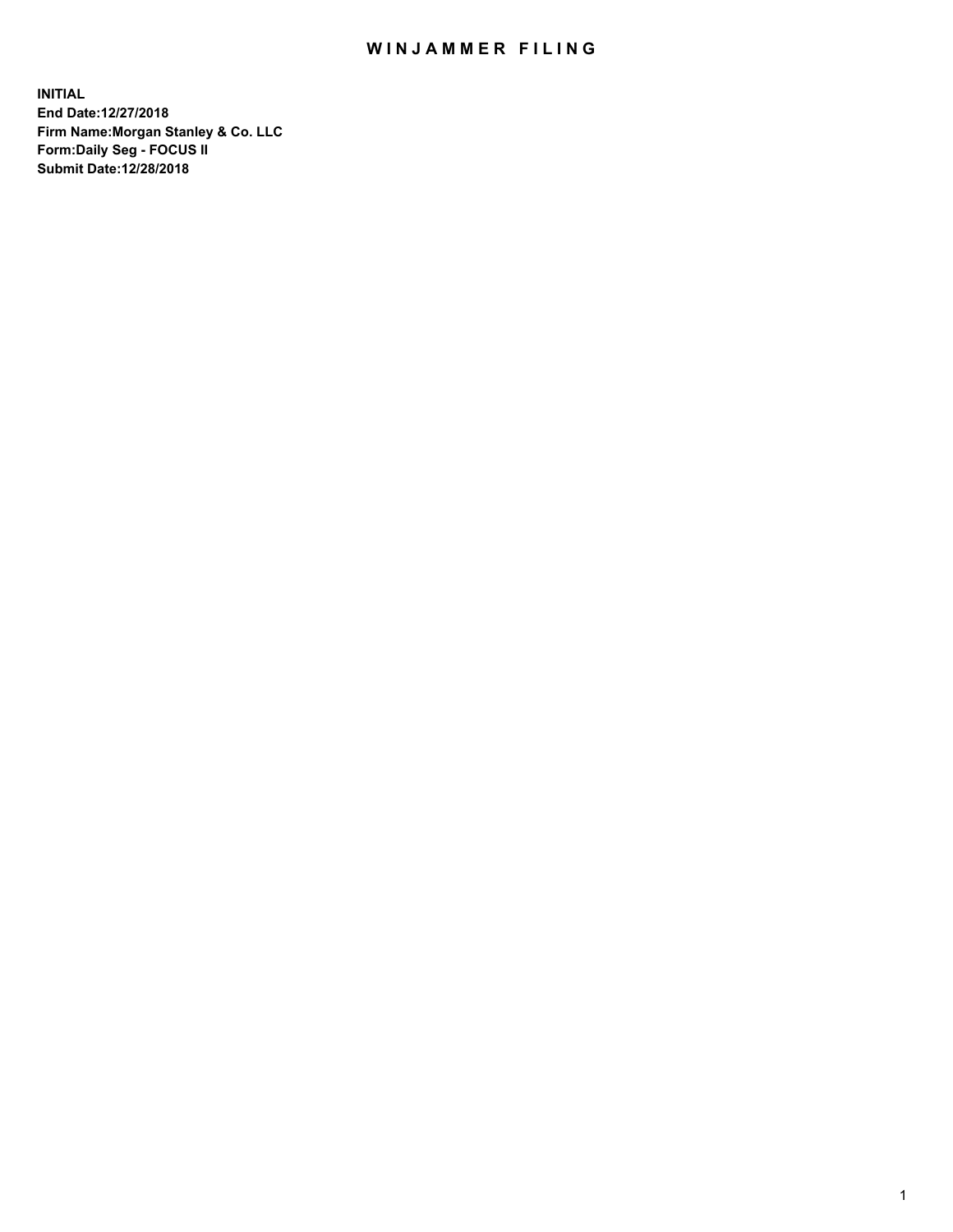**INITIAL End Date:12/27/2018 Firm Name:Morgan Stanley & Co. LLC Form:Daily Seg - FOCUS II Submit Date:12/28/2018 Daily Segregation - Cover Page**

| Name of Company                                                                                                                                                                                                                                                                                                                | Morgan Stanley & Co. LLC                               |
|--------------------------------------------------------------------------------------------------------------------------------------------------------------------------------------------------------------------------------------------------------------------------------------------------------------------------------|--------------------------------------------------------|
| <b>Contact Name</b>                                                                                                                                                                                                                                                                                                            | <b>Ikram Shah</b>                                      |
| <b>Contact Phone Number</b>                                                                                                                                                                                                                                                                                                    | 212-276-0963                                           |
| <b>Contact Email Address</b>                                                                                                                                                                                                                                                                                                   | lkram.shah@morganstanley.com                           |
| FCM's Customer Segregated Funds Residual Interest Target (choose one):<br>a. Minimum dollar amount: : or<br>b. Minimum percentage of customer segregated funds required:% ; or<br>c. Dollar amount range between: and; or<br>d. Percentage range of customer segregated funds required between:% and%.                         | 280,000,000<br><u>0</u><br>00<br>00                    |
| FCM's Customer Secured Amount Funds Residual Interest Target (choose one):<br>a. Minimum dollar amount: ; or<br>b. Minimum percentage of customer secured funds required:%; or<br>c. Dollar amount range between: and; or<br>d. Percentage range of customer secured funds required between:% and%.                            | 140,000,000<br><u>0</u><br><u>00</u><br>0 <sub>0</sub> |
| FCM's Cleared Swaps Customer Collateral Residual Interest Target (choose one):<br>a. Minimum dollar amount: ; or<br>b. Minimum percentage of cleared swaps customer collateral required:% ; or<br>c. Dollar amount range between: and; or<br>d. Percentage range of cleared swaps customer collateral required between:% and%. | 92,000,000<br><u>0</u><br><u>00</u><br>0 <sub>0</sub>  |

Attach supporting documents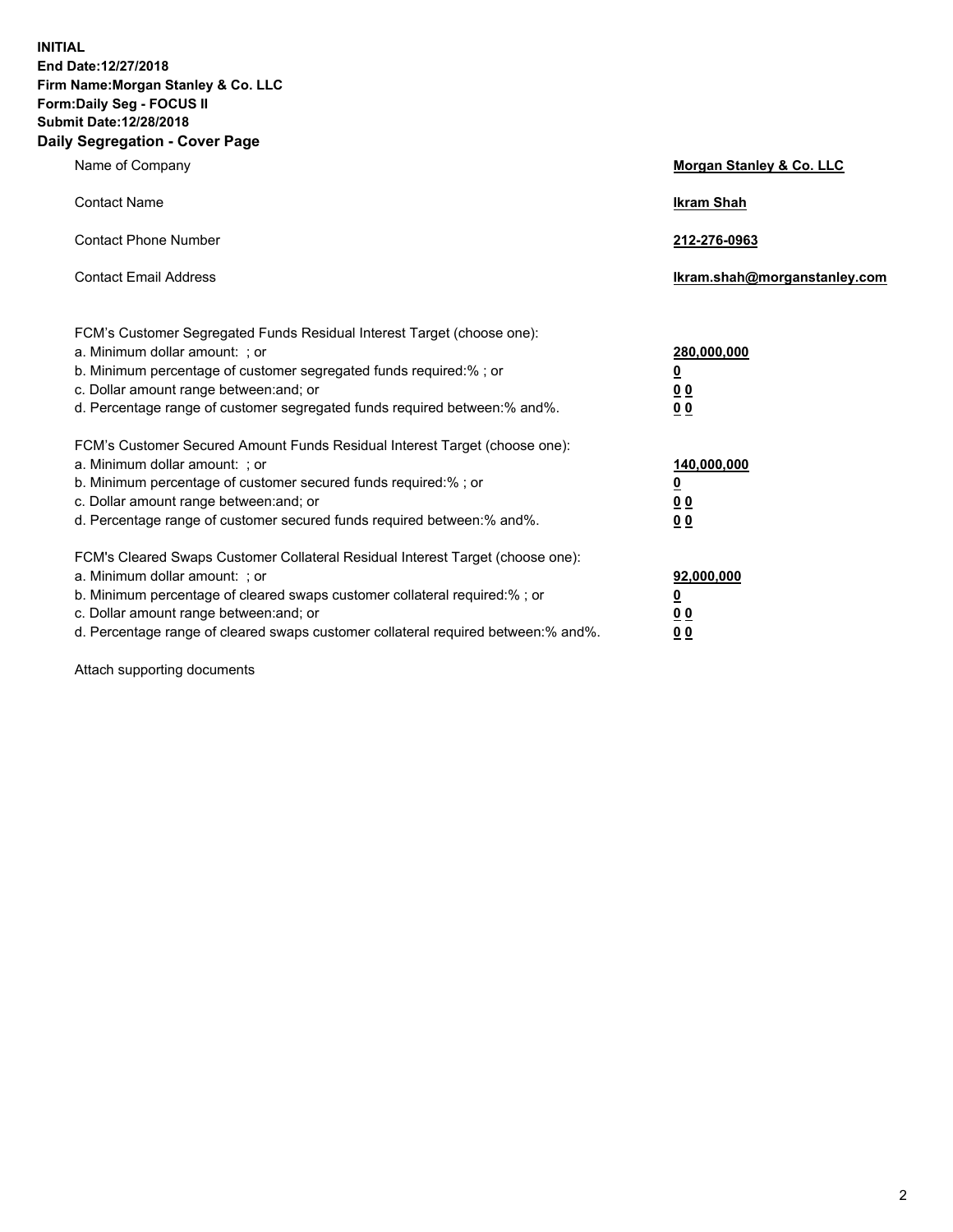## **INITIAL End Date:12/27/2018 Firm Name:Morgan Stanley & Co. LLC Form:Daily Seg - FOCUS II Submit Date:12/28/2018**

## **Daily Segregation - Secured Amounts**

Foreign Futures and Foreign Options Secured Amounts Amount required to be set aside pursuant to law, rule or regulation of a foreign government or a rule of a self-regulatory organization authorized thereunder

- 1. Net ledger balance Foreign Futures and Foreign Option Trading All Customers A. Cash **4,062,867,413** [7315]
	- B. Securities (at market) **2,033,827,732** [7317]
- 2. Net unrealized profit (loss) in open futures contracts traded on a foreign board of trade **-1,033,611,133** [7325]
- 3. Exchange traded options
	- a. Market value of open option contracts purchased on a foreign board of trade **6,610,870** [7335]
	- b. Market value of open contracts granted (sold) on a foreign board of trade **-8,000,382** [7337]
- 4. Net equity (deficit) (add lines 1. 2. and 3.) **5,061,694,500** [7345]
- 5. Account liquidating to a deficit and account with a debit balances gross amount **249,220,514** [7351] Less: amount offset by customer owned securities **-242,099,986** [7352] **7,120,528**
- 6. Amount required to be set aside as the secured amount Net Liquidating Equity Method (add lines 4 and 5)
- 7. Greater of amount required to be set aside pursuant to foreign jurisdiction (above) or line 6.

## FUNDS DEPOSITED IN SEPARATE REGULATION 30.7 ACCOUNTS

- 1. Cash in banks
	- A. Banks located in the United States **223,467,404** [7500]
	- B. Other banks qualified under Regulation 30.7 **949,505,434** [7520] **1,172,972,838**
- 2. Securities
	- A. In safekeeping with banks located in the United States **90,060,166** [7540]
	- B. In safekeeping with other banks qualified under Regulation 30.7 **0** [7560] **90,060,166** [7570]
- 3. Equities with registered futures commission merchants
	-
	- B. Securities **0** [7590]
	- C. Unrealized gain (loss) on open futures contracts **274,581** [7600]
	- D. Value of long option contracts **0** [7610]
- E. Value of short option contracts **0** [7615] **7,004,754** [7620]
- 4. Amounts held by clearing organizations of foreign boards of trade
	- A. Cash **0** [7640]
	- B. Securities **0** [7650]
	- C. Amount due to (from) clearing organization daily variation **0** [7660]
	- D. Value of long option contracts **0** [7670]
	- E. Value of short option contracts **0** [7675] **0** [7680]
- 5. Amounts held by members of foreign boards of trade
	-
	-
	- C. Unrealized gain (loss) on open futures contracts **-1,033,885,714** [7720]
	- D. Value of long option contracts **6,610,870** [7730]
	- E. Value of short option contracts **-8,000,382** [7735] **3,985,957,730**
- 6. Amounts with other depositories designated by a foreign board of trade **0** [7760]
- 7. Segregated funds on hand **0** [7765]
- 8. Total funds in separate section 30.7 accounts **5,255,995,488** [7770]
- 9. Excess (deficiency) Set Aside for Secured Amount (subtract line 7 Secured Statement Page 1 from Line 8)
- 10. Management Target Amount for Excess funds in separate section 30.7 accounts **140,000,000** [7780]
- 11. Excess (deficiency) funds in separate 30.7 accounts over (under) Management Target **47,180,460** [7785]

**0** [7305]

[7354] **5,068,815,028** [7355]

**5,068,815,028** [7360]

[7530]

A. Cash **6,730,173** [7580]

 A. Cash **3,077,465,390** [7700] B. Securities **1,943,767,566** [7710] [7740] **187,180,460** [7380]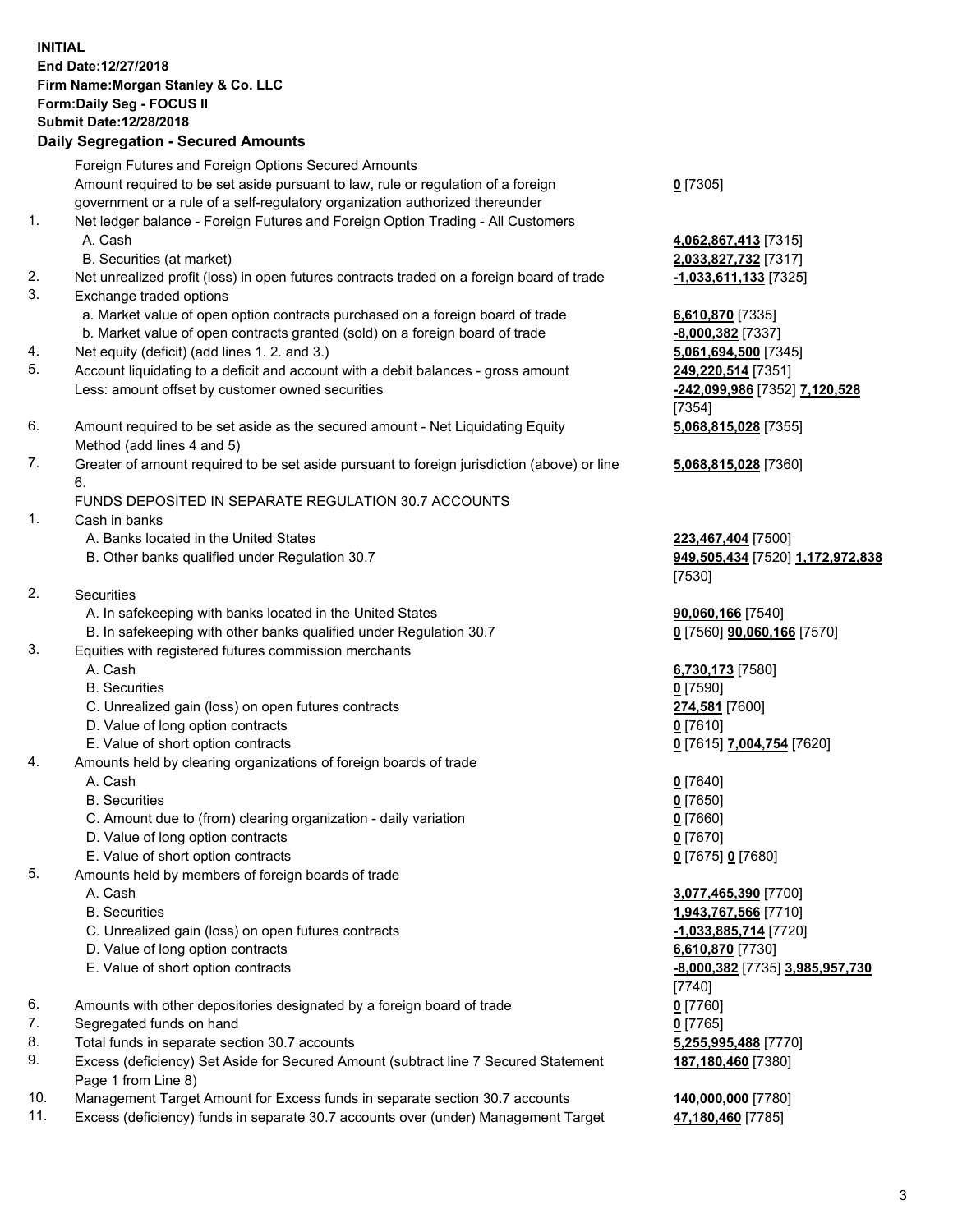**INITIAL End Date:12/27/2018 Firm Name:Morgan Stanley & Co. LLC Form:Daily Seg - FOCUS II Submit Date:12/28/2018 Daily Segregation - Segregation Statement** SEGREGATION REQUIREMENTS(Section 4d(2) of the CEAct) 1. Net ledger balance A. Cash **11,056,409,878** [7010] B. Securities (at market) **6,145,921,418** [7020] 2. Net unrealized profit (loss) in open futures contracts traded on a contract market **417,923,593** [7030] 3. Exchange traded options A. Add market value of open option contracts purchased on a contract market **319,271,128** [7032] B. Deduct market value of open option contracts granted (sold) on a contract market **-373,867,185** [7033] 4. Net equity (deficit) (add lines 1, 2 and 3) **17,565,658,832** [7040] 5. Accounts liquidating to a deficit and accounts with debit balances - gross amount **372,975,083** [7045] Less: amount offset by customer securities **-370,444,174** [7047] **2,530,909** [7050] 6. Amount required to be segregated (add lines 4 and 5) **17,568,189,741** [7060] FUNDS IN SEGREGATED ACCOUNTS 7. Deposited in segregated funds bank accounts A. Cash **4,203,384,023** [7070] B. Securities representing investments of customers' funds (at market) **0** [7080] C. Securities held for particular customers or option customers in lieu of cash (at market) **538,680,246** [7090] 8. Margins on deposit with derivatives clearing organizations of contract markets A. Cash **6,664,463,610** [7100] B. Securities representing investments of customers' funds (at market) **0** [7110] C. Securities held for particular customers or option customers in lieu of cash (at market) **5,607,241,172** [7120] 9. Net settlement from (to) derivatives clearing organizations of contract markets **931,027,601** [7130] 10. Exchange traded options A. Value of open long option contracts **319,271,128** [7132] B. Value of open short option contracts **-373,867,185** [7133] 11. Net equities with other FCMs A. Net liquidating equity **9,976,967** [7140] B. Securities representing investments of customers' funds (at market) **0** [7160] C. Securities held for particular customers or option customers in lieu of cash (at market) **0** [7170] 12. Segregated funds on hand **0** [7150] 13. Total amount in segregation (add lines 7 through 12) **17,900,177,562** [7180] 14. Excess (deficiency) funds in segregation (subtract line 6 from line 13) **331,987,821** [7190]

- 15. Management Target Amount for Excess funds in segregation **280,000,000** [7194]
- 16. Excess (deficiency) funds in segregation over (under) Management Target Amount Excess

**51,987,821** [7198]